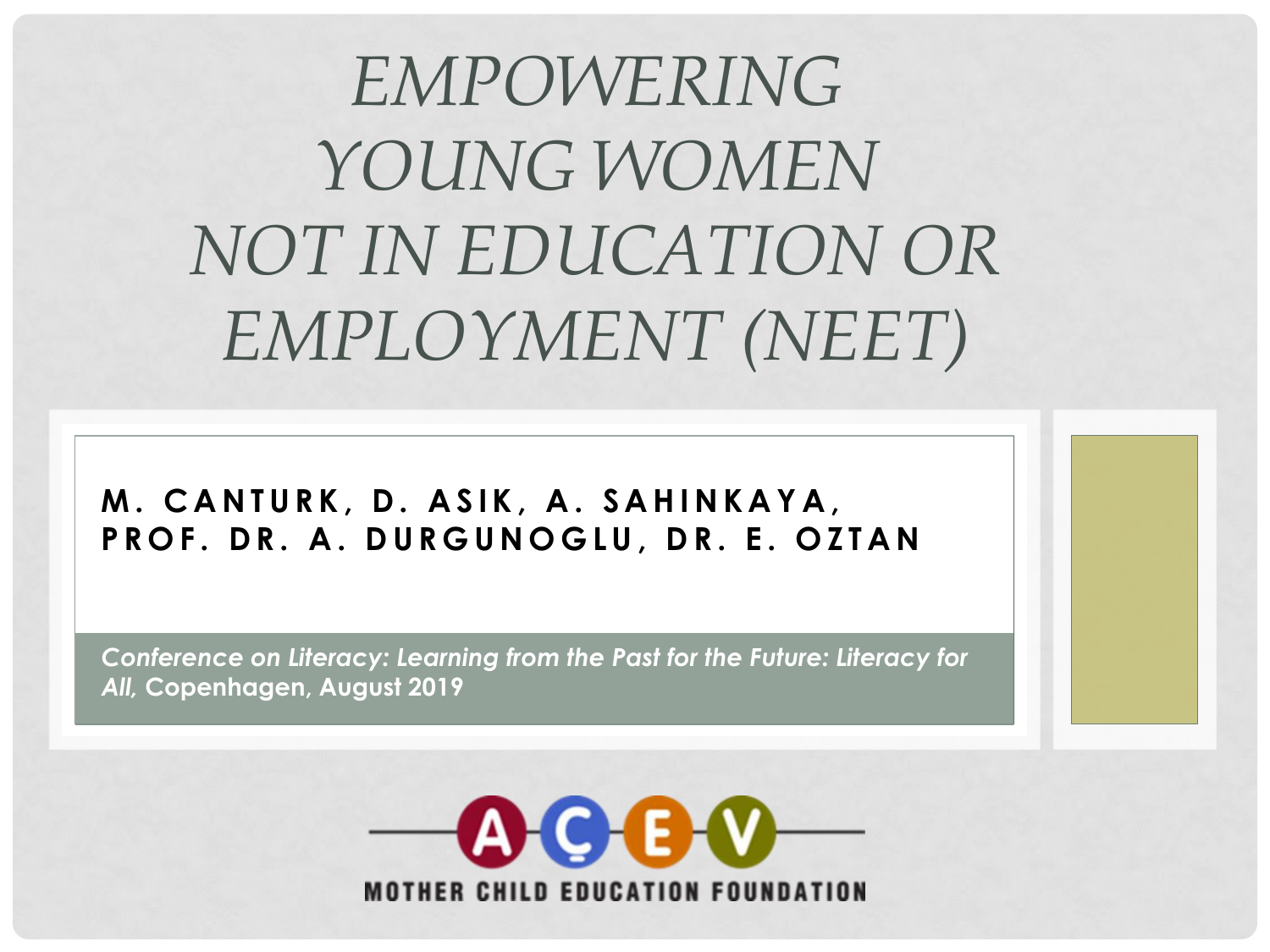# POWER PROGRAM



AIM: Empowering young women to participate in multi-level decision making mechanisms by improving their advanced literacy skills and raising their awareness on gender equality

**8** Weeks **Twice** a week **3** Hours

With the support of



Young women:

- aged between 18 and 35
- neither in employment nor in education or training (NEET)
- completed 8<sup>th</sup> grade at most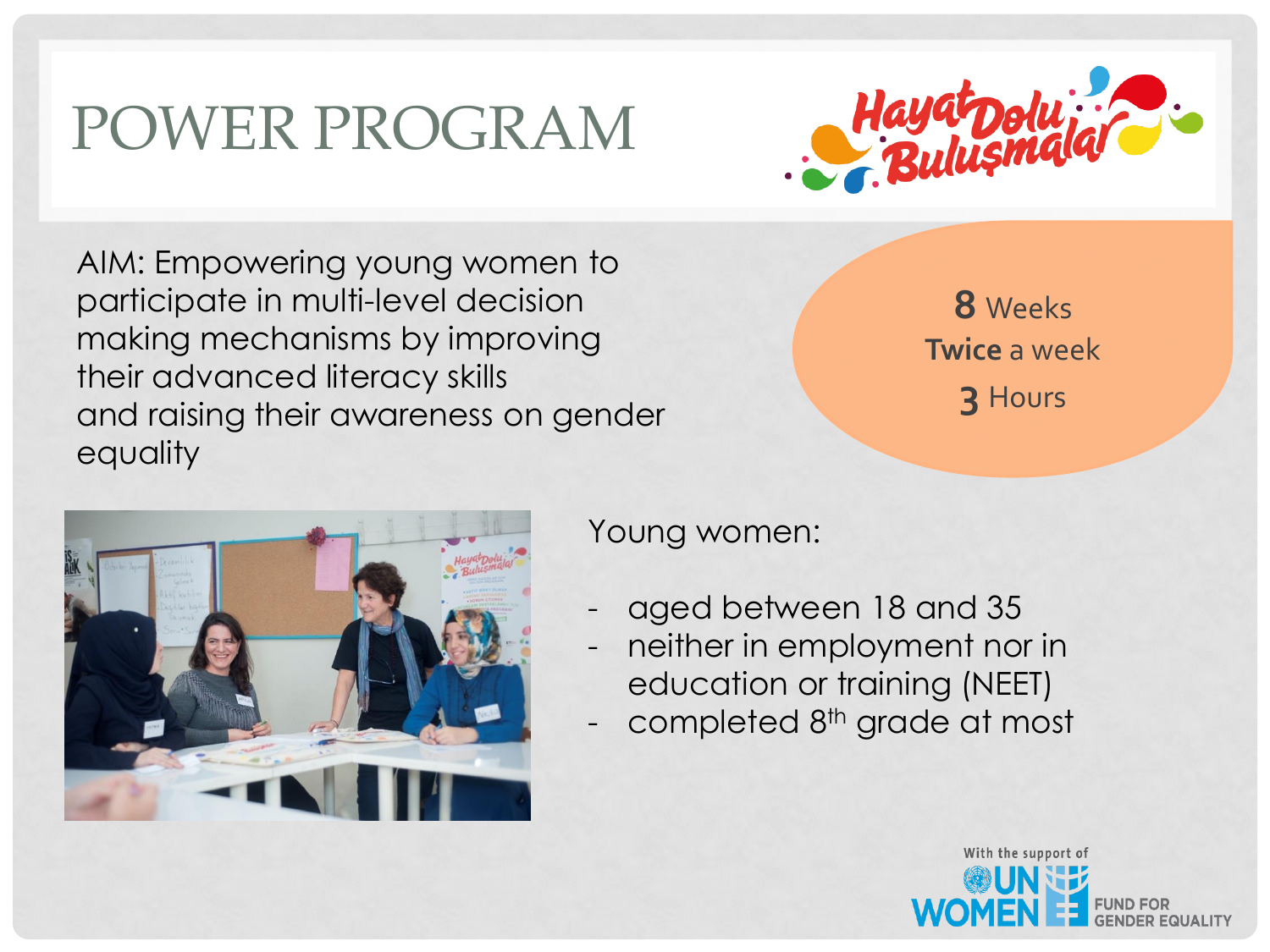## YOUTH NOT IN EMPLOYMENT, EDUCATION OR TRAINING (NEET) 15-29 YEAR-OLD WOMEN, % IN SAME AGE GROUP, 2017



**[\\* https://data.oecd.org/youthinac/youth-not-in-employment-education-or-training-neet.htm](https://data.oecd.org/youthinac/youth-not-in-employment-education-or-training-neet.htm)**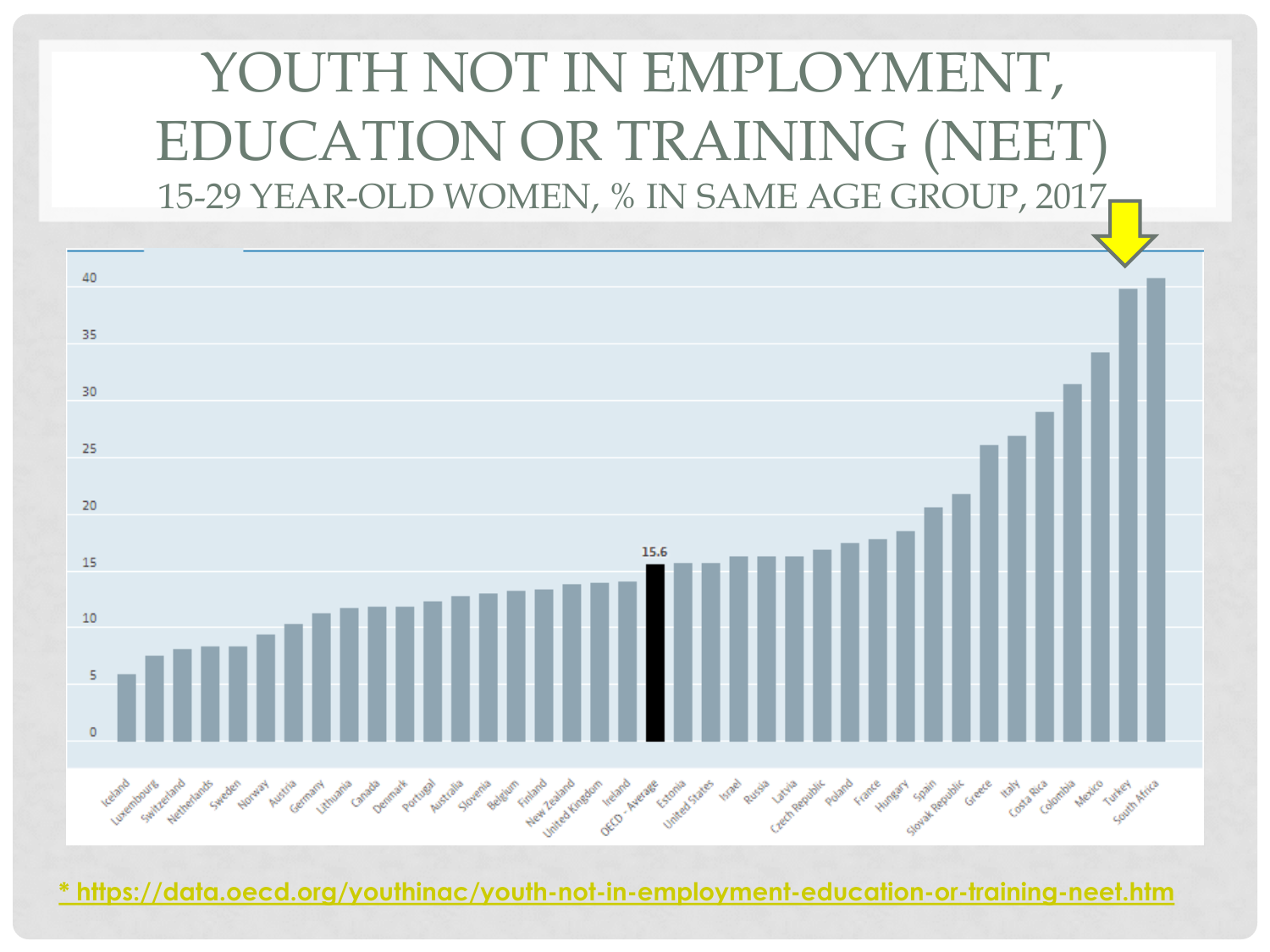# LITERACY SKILLS

#### Literacy Skills

- Reading Comprehension
- Critical Reading
- Access to Information
- Creative Thinking
- Developing Reading Habits
- Reasoning Skills
- Written Expression

#### **Maths**

- Making a budget
- Making a time plan
- Problem solving
- Understanding tables, graphs
- Calculations

#### Life Skills

- Using the internet to get information
- Applying to Schools and Workplaces
- Building Solidarity with Peers
- Knowing and Exercising own **Rights**
- Participation in the Decision-Making Processes at home and in the community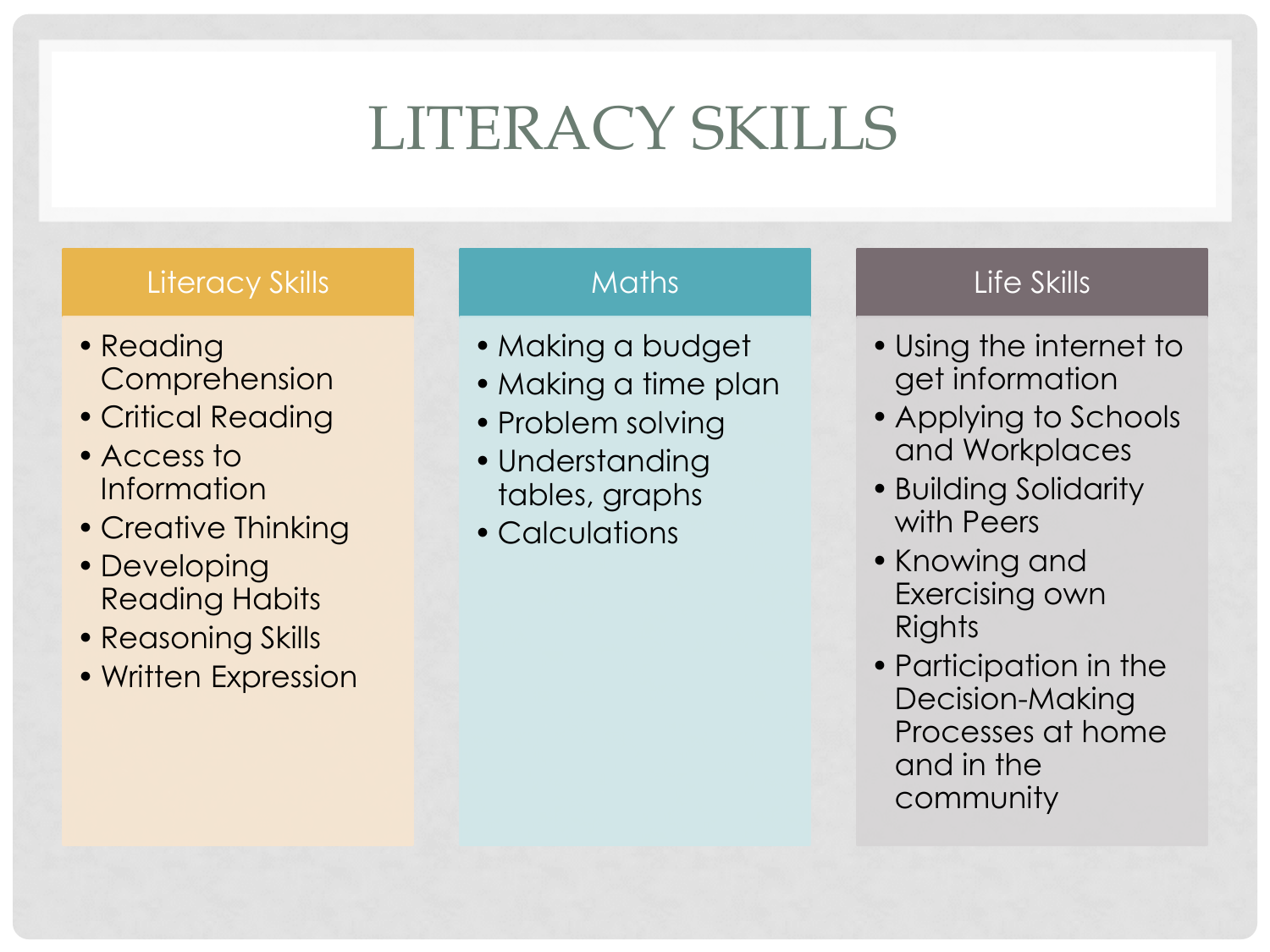## PROGRAM TOPICS (BASED ON NEEDS ASSESSMENT)

- Self-Development
- **Effective Communication**
- Lifelong Learning
- Respect for Diversity
- Child Protection
- **Gender Equality**
- Human Rights
- Women's Health
- **Technology**
- Invisible Labour
- Workers' Rights
- Social Participation
- Domestic Violence
- **Community Connections**
- Voter Rights
- **Environment**

**AYSE SARGIN CIGDEM AYDIN FGE ORTACGIL MELTEM CANTURE MUTLU YASA BUDAK NESLIHAN OZTÜRK** PROF. DR. AYDIN YÜCESAN DURGUNGĞLU

**YAZARLAI** 



Katılımcı Çalışma Kitabı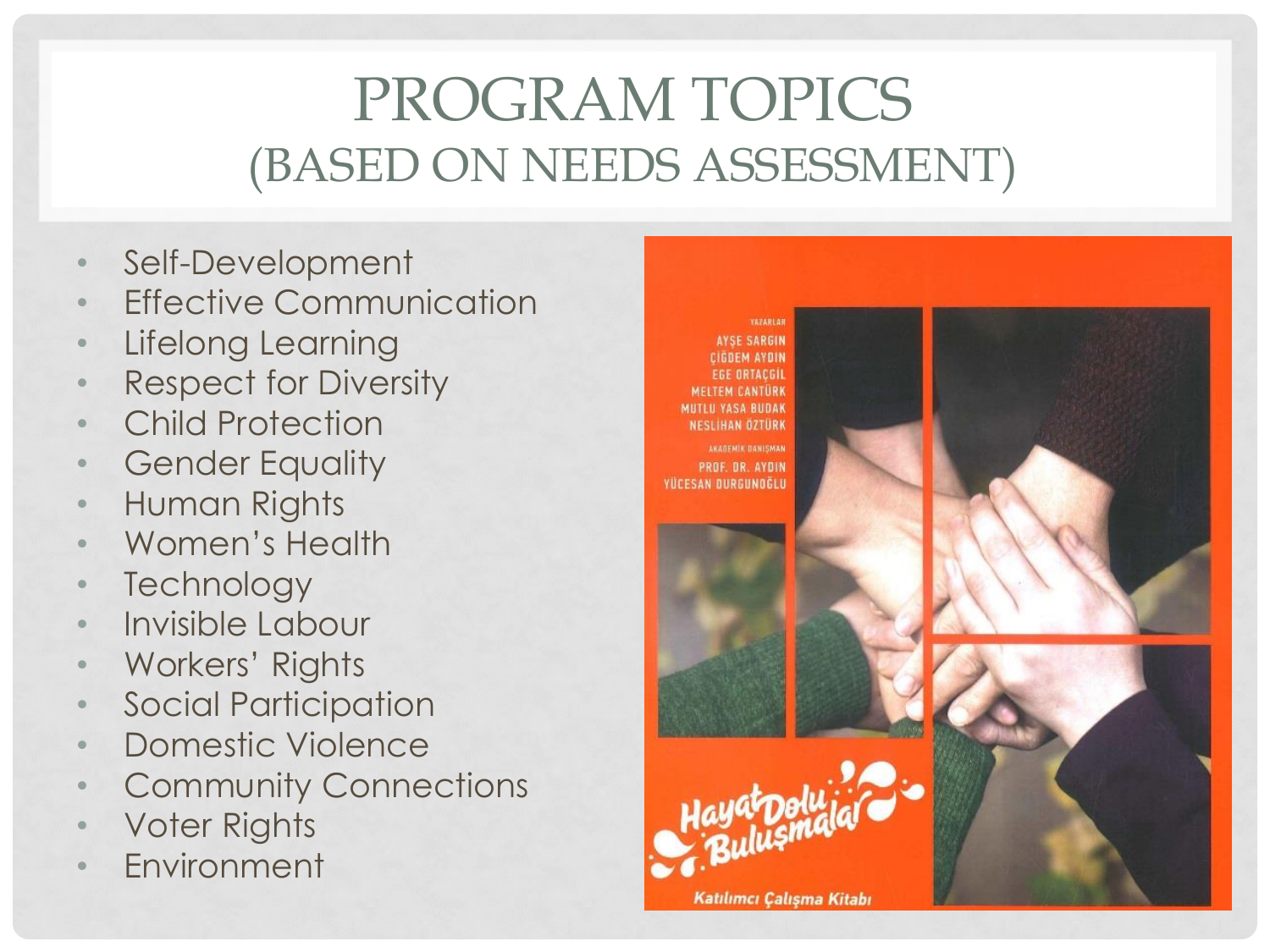# PROGRAM METHODS

### IMPLEMENTATION

- Volunteer Trainers
- Training of Trainers and Support Meetings

## APPROACH

- Interactive, Participatory, Active Learning
- Egalitarian

## TOOLS

- Reading, Writing, Drawing
- Role Plays
- Short Movies
- Group and Individual Tasks

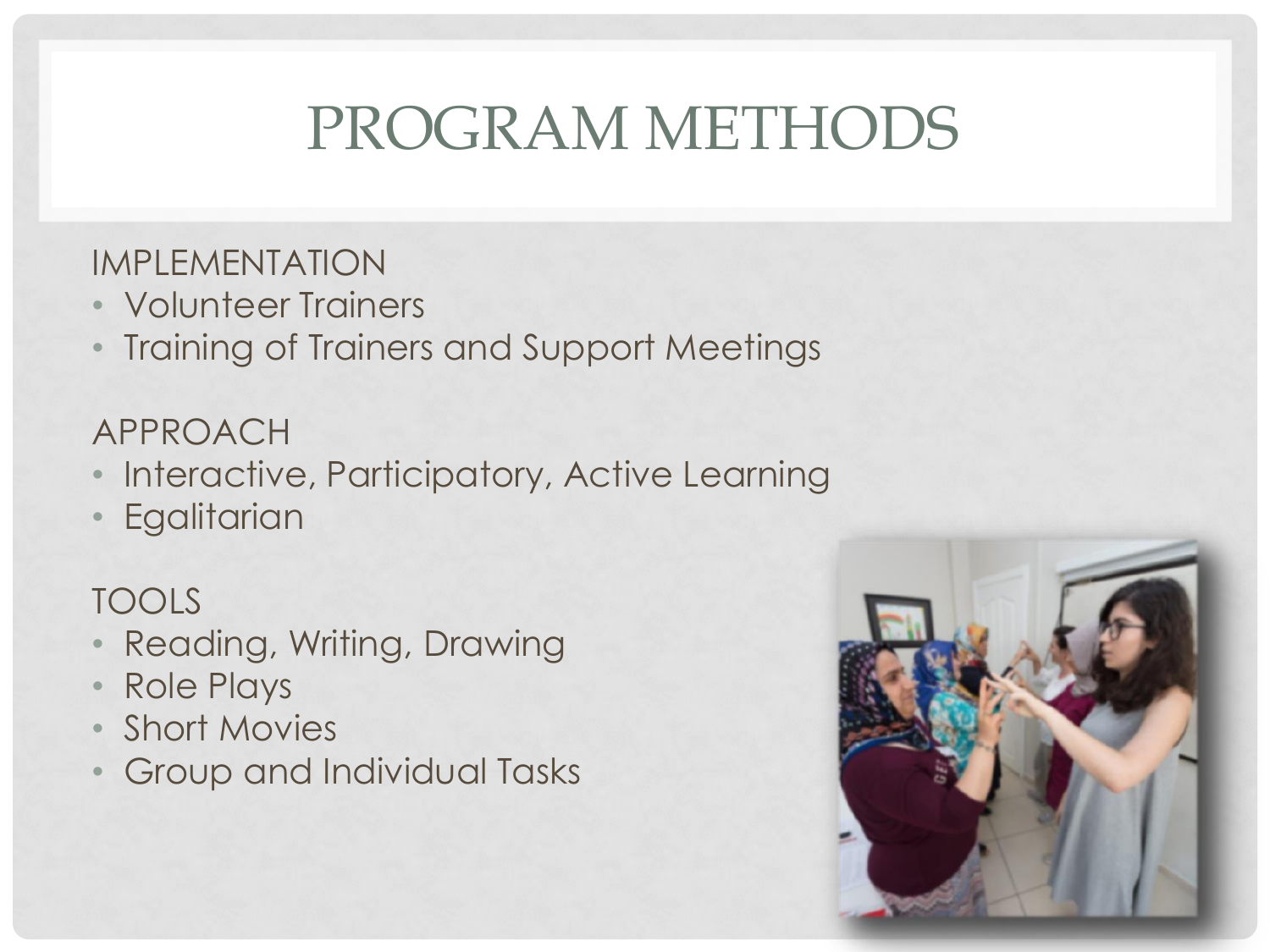## OTHER COMPONENTS OF THE PROGRAM

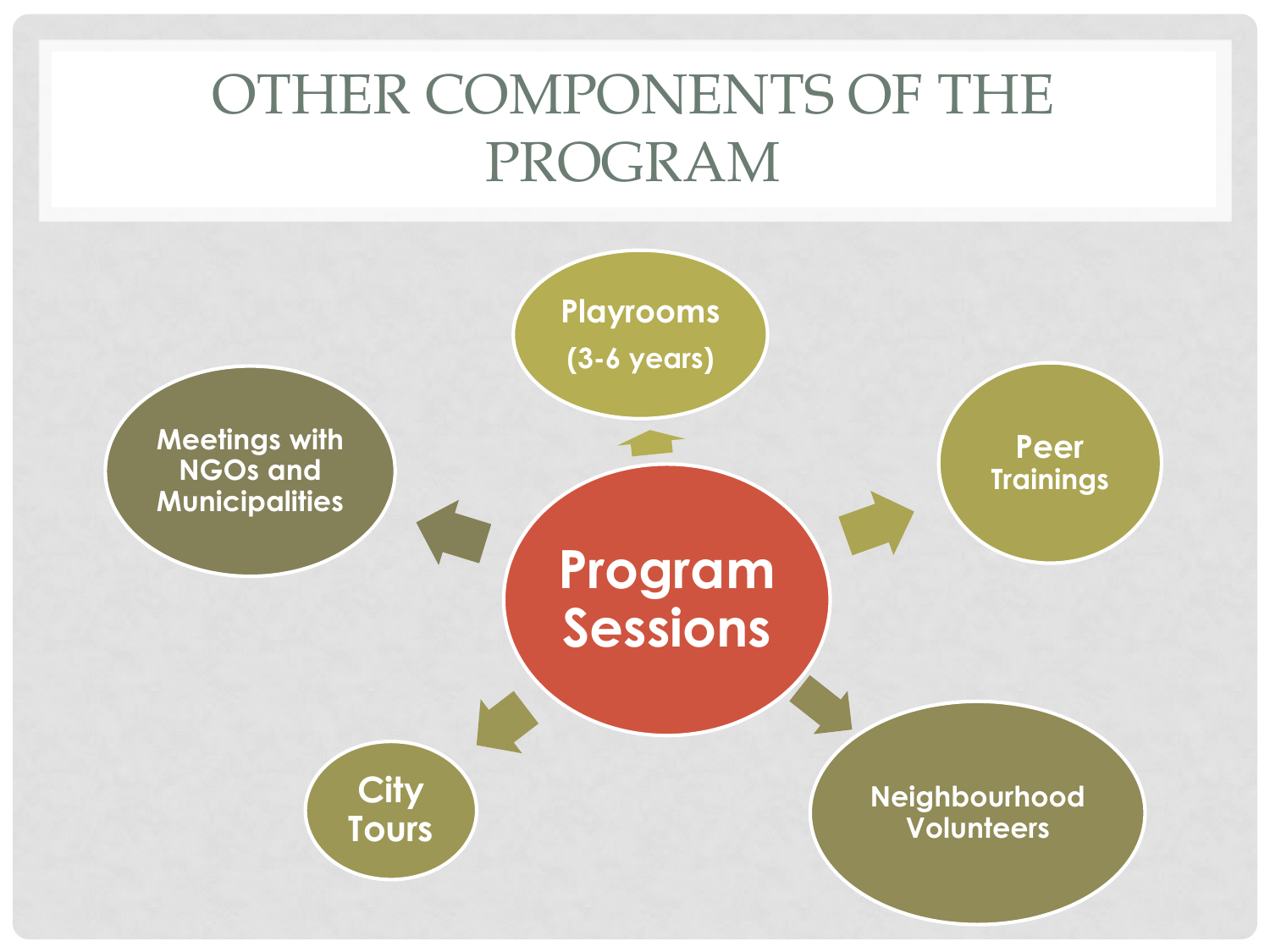## RESULTS

• The program is implemented in 3 cities (Istanbul, Bursa, Izmir) between 2016 and 2019.

## • POWER Program

- 1.845 young women completed the POWER program
- 128 Playroom 883 children
- 1.077 women were reached through Peer Training
- 146 city tours, 1.296 young women, 697 children
- Training of Trainers
	- 11 POWER ToT, 262 Volunteer Trainers
	- 9 Playroom ToT, 190 Volunteer Trainers

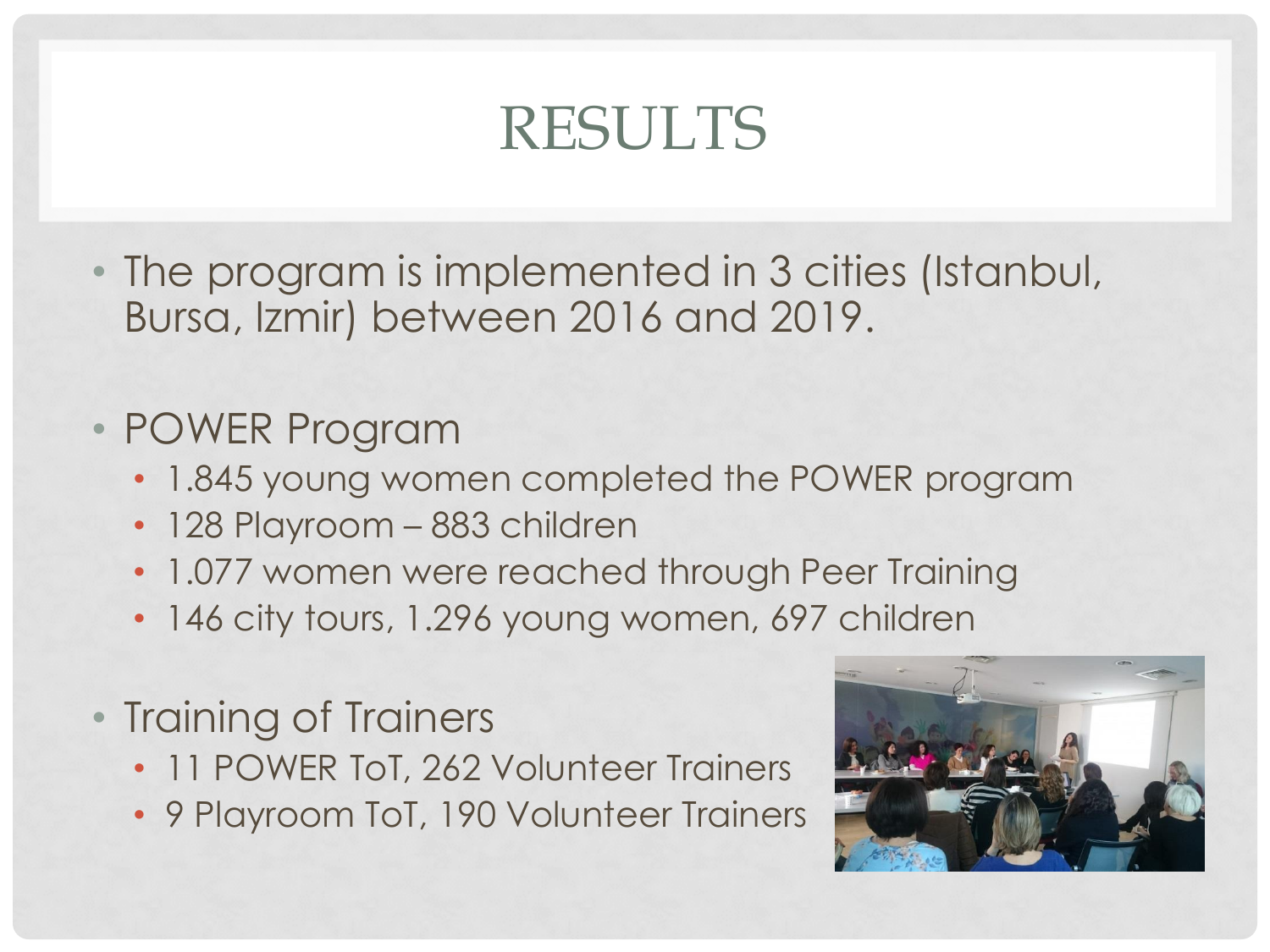## MONITORING AND EVALUATION TOOLS

- Pre- and post-tests for advanced literacy skills
- Pre- and post-tests for gender equality perspective and participation in multi-level decision making mechanisms
- 19 in-depth interviews with participants and 4 focus group interviews with volunteer trainers
- Observation visits by field coordinators
- Feedback from volunteer trainers at regular support meeting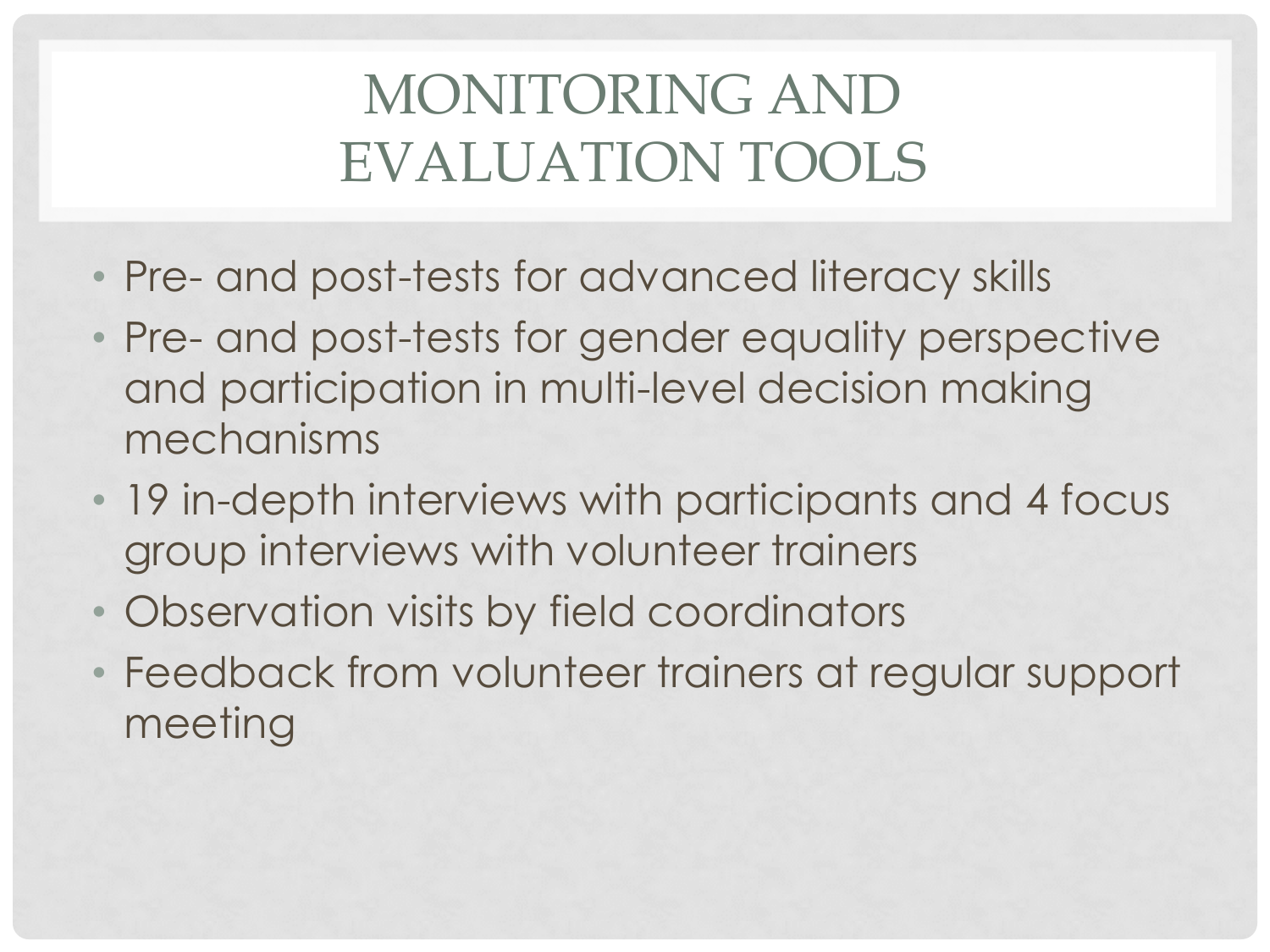## PARTICIPANTS' PROFILE

**Average age: 31,51**

**92% is married with an average of 2 children**

**Monthly household income of 87% of participants is less than 3.000TL (app. 471 Euros)** 

**60% of participants hadn't participated in any training**

**56% had a working experience earlier**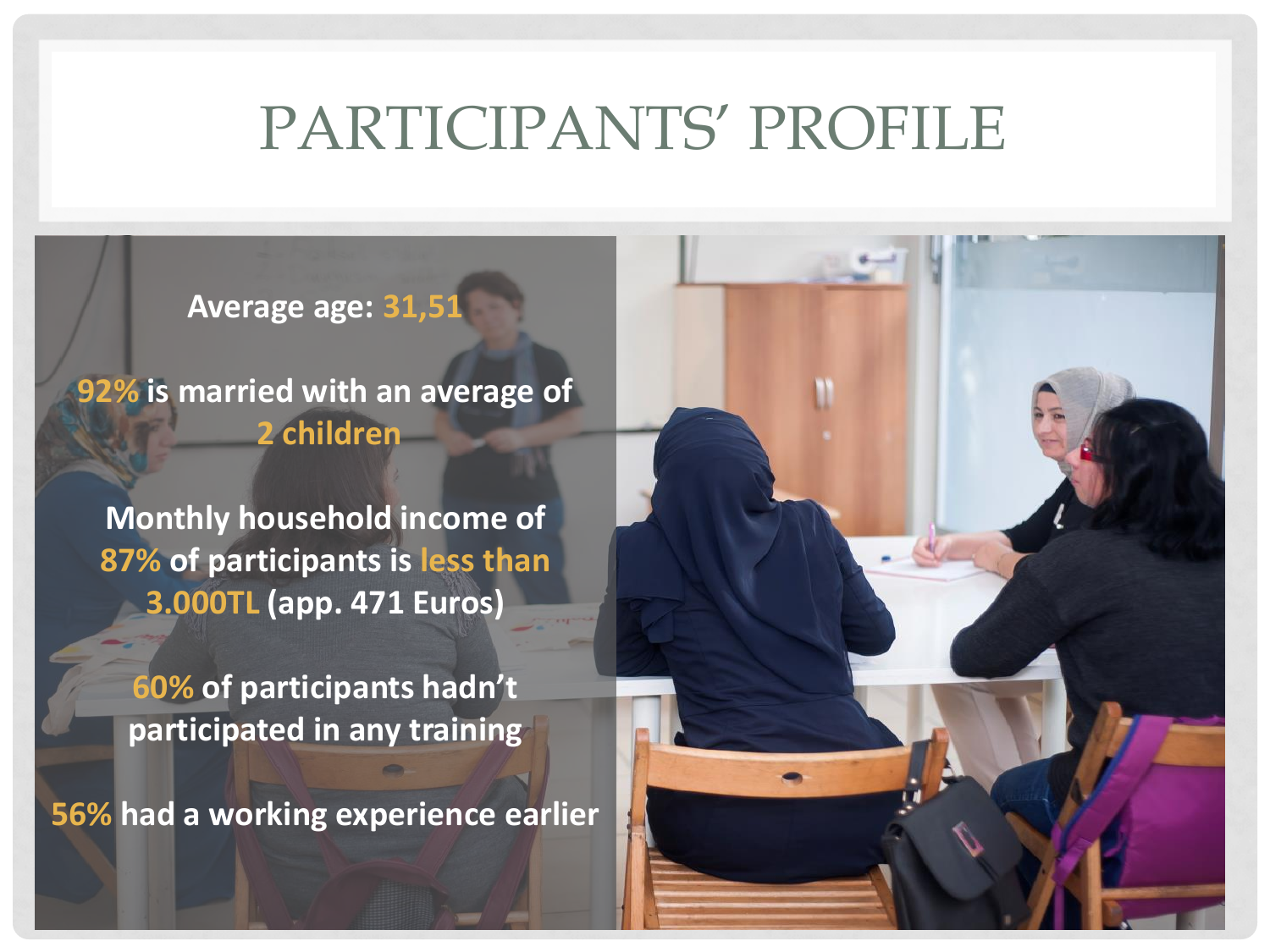## IMPACT OF THE PROGRAM



**Foundation: ADVANCED LITERACY AND NUMERACY SKILLS**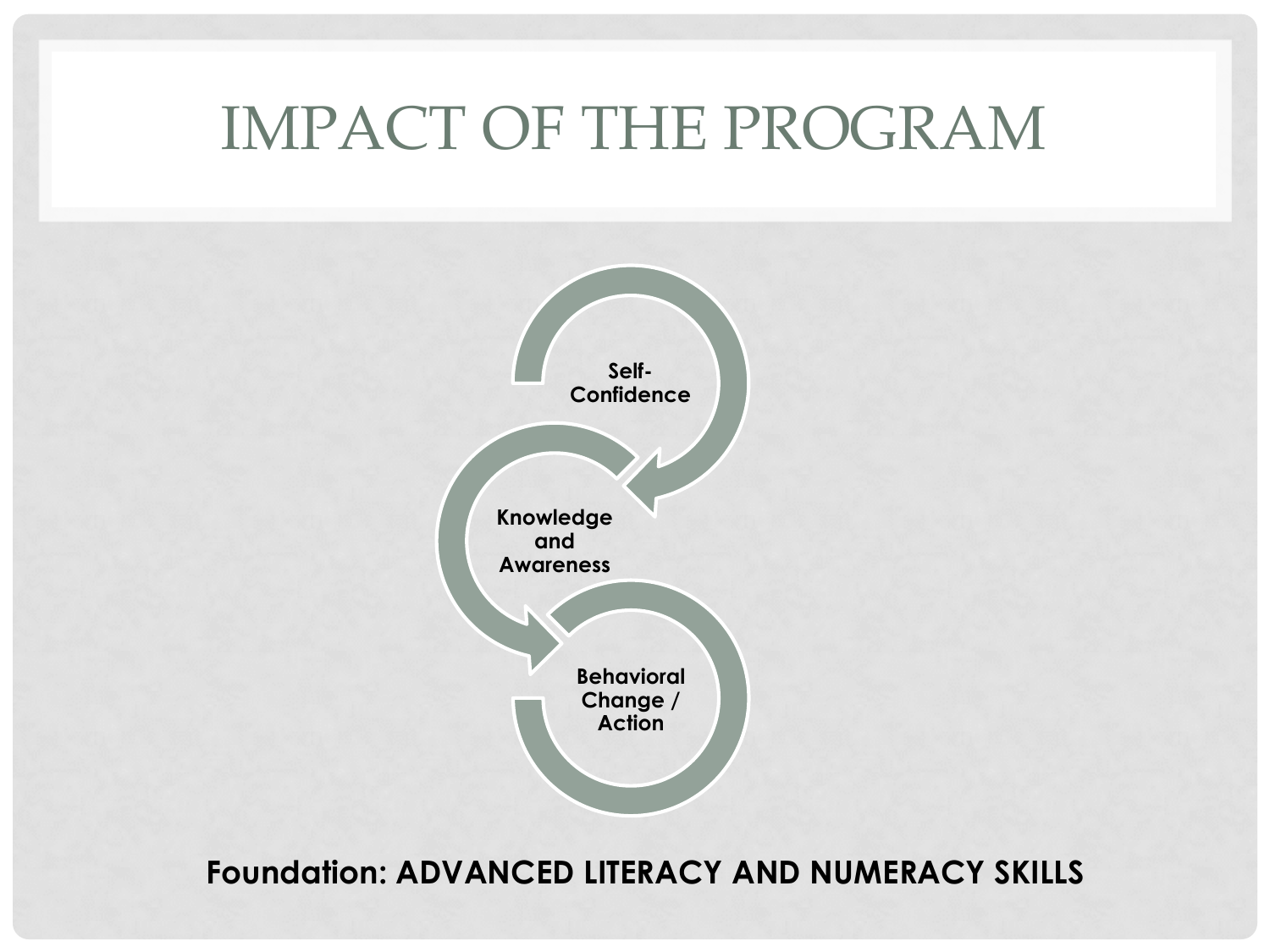# IMPACT OF THE PROGRAM - I

## • **Self-Confidence**

- Increased capabilities
- Increased perceived social support
- Establishment of solidarity

*"I became a well-equipped person. Now, I gained self-confidence. I was stuck in housework. By increasing my self-confidence and awareness, I became a part of women's solidarity and thrust myself forward." (Program Participant, Bursa)*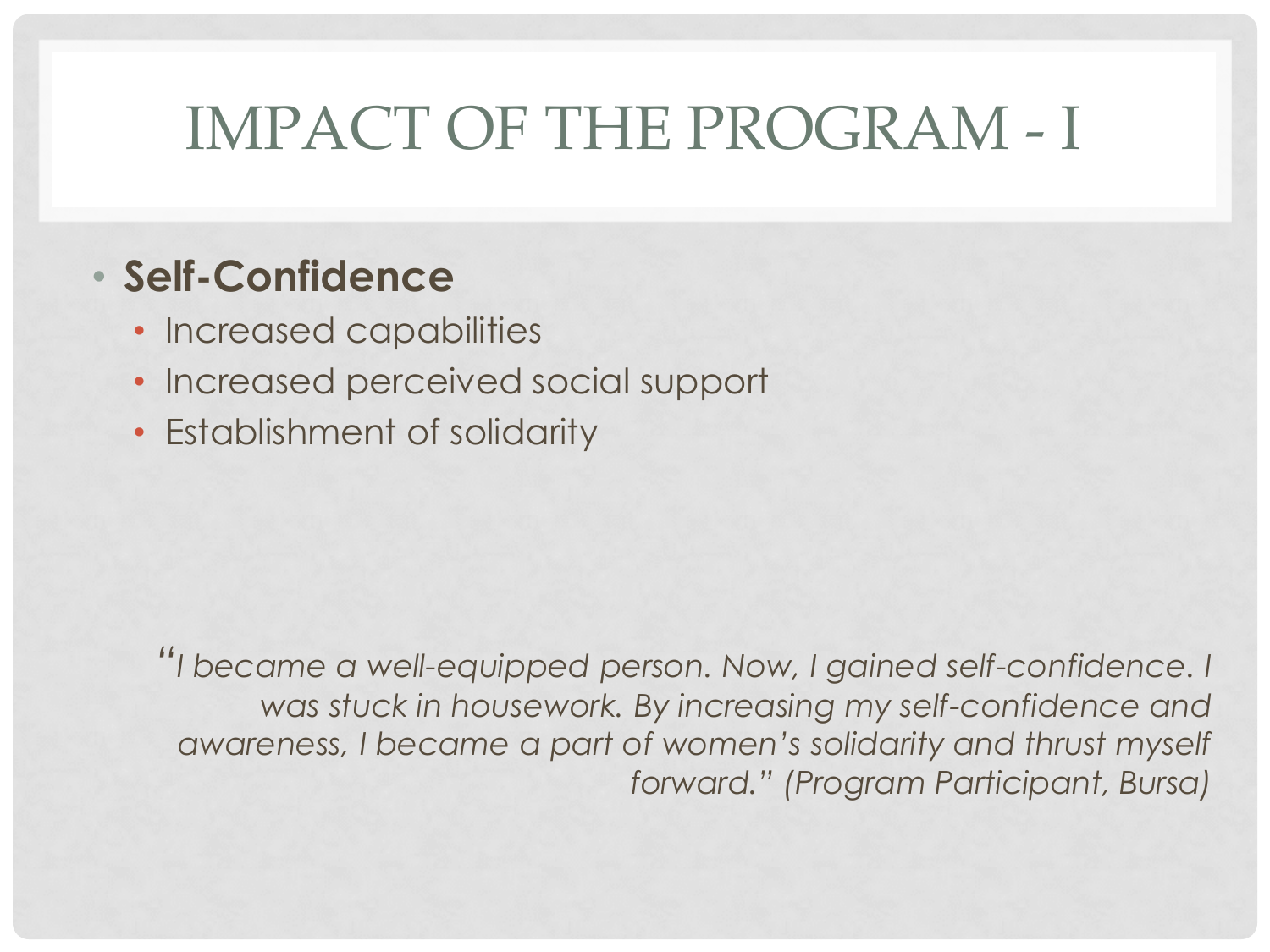# IMPACT OF THE PROGRAM - I

## • **Self-Confidence**

#### % of young women who report a **positive perspective on their ability** to participate in decision making

Demanding services like nursery and elderly care Discussing the problems of the neighborhood with the surrounding Stating the opinion even if not asked Verbally expressing the self



Cumulative 57% 75% 30%

Pre-Test Post-Test Change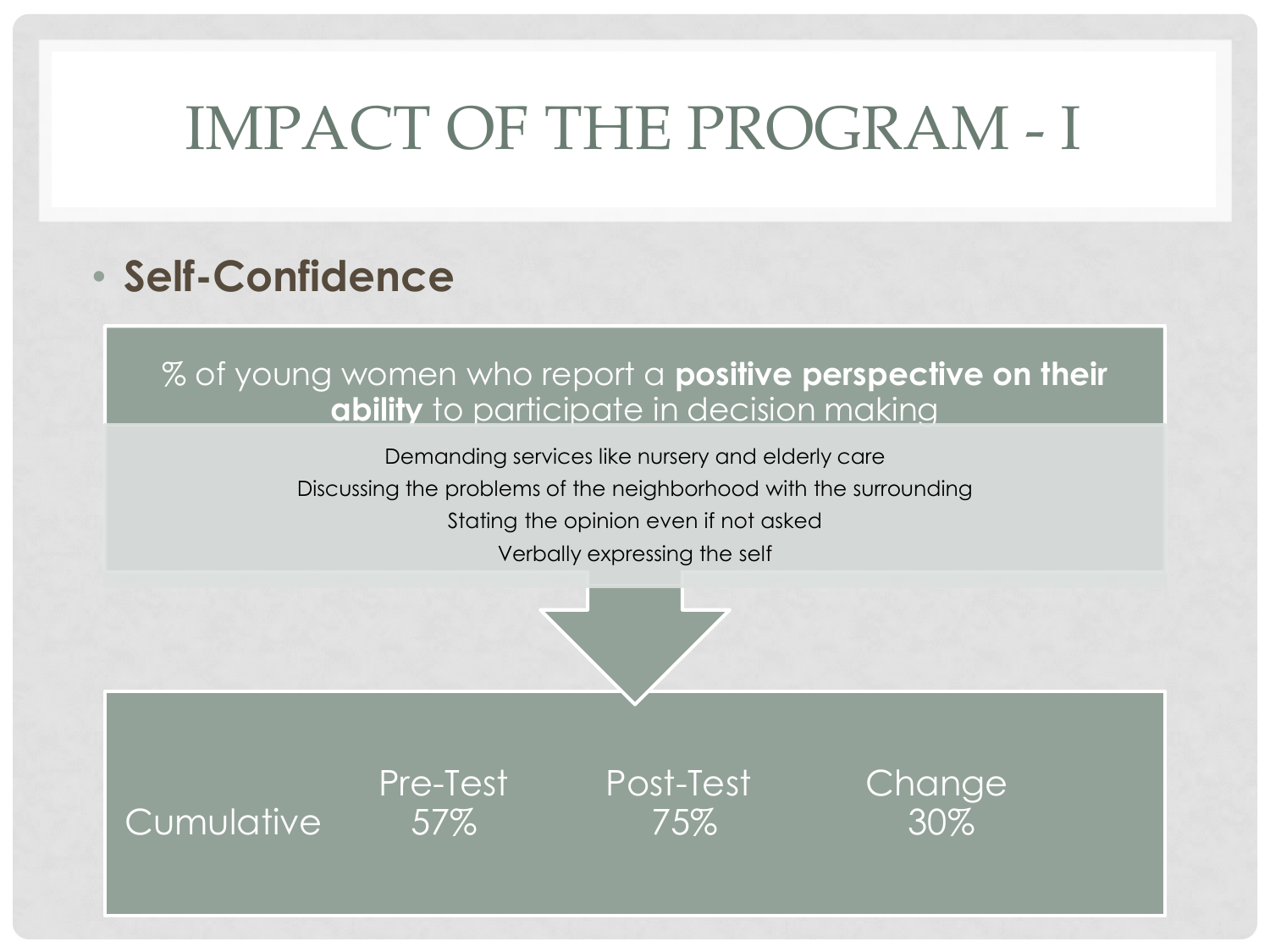# IMPACT OF THE PROGRAM - II

## • **Knowledge and Perspective**

- Learning about women's rights
- Having a gender equality perspective

| <b>Statements</b>                                  | <b>Pre</b> | <b>Post</b> | Change |
|----------------------------------------------------|------------|-------------|--------|
| It is better to have a male<br>community head.     | 36,80%     | 70,20%      | 90,70% |
| Men are more successful than<br>women in politics. | 55,80%     | 76,10%      | 36,50% |
| There are enough women in the<br>parliament.       | 55,70%     | 77,50%      | 39,10% |

- Being aware of societal resources
- Knowing where to apply in case of violation of rights

*"What is better is I learnt my rights and understood that we have good rights. After learning these rights, I have started to thrust myself forward to the situations that I remained silent previously. I mean, for the situations that I underrated, I have started to say "I cannot overlook this!". Learning certain things change you."*  (Program Participant, Istanbul)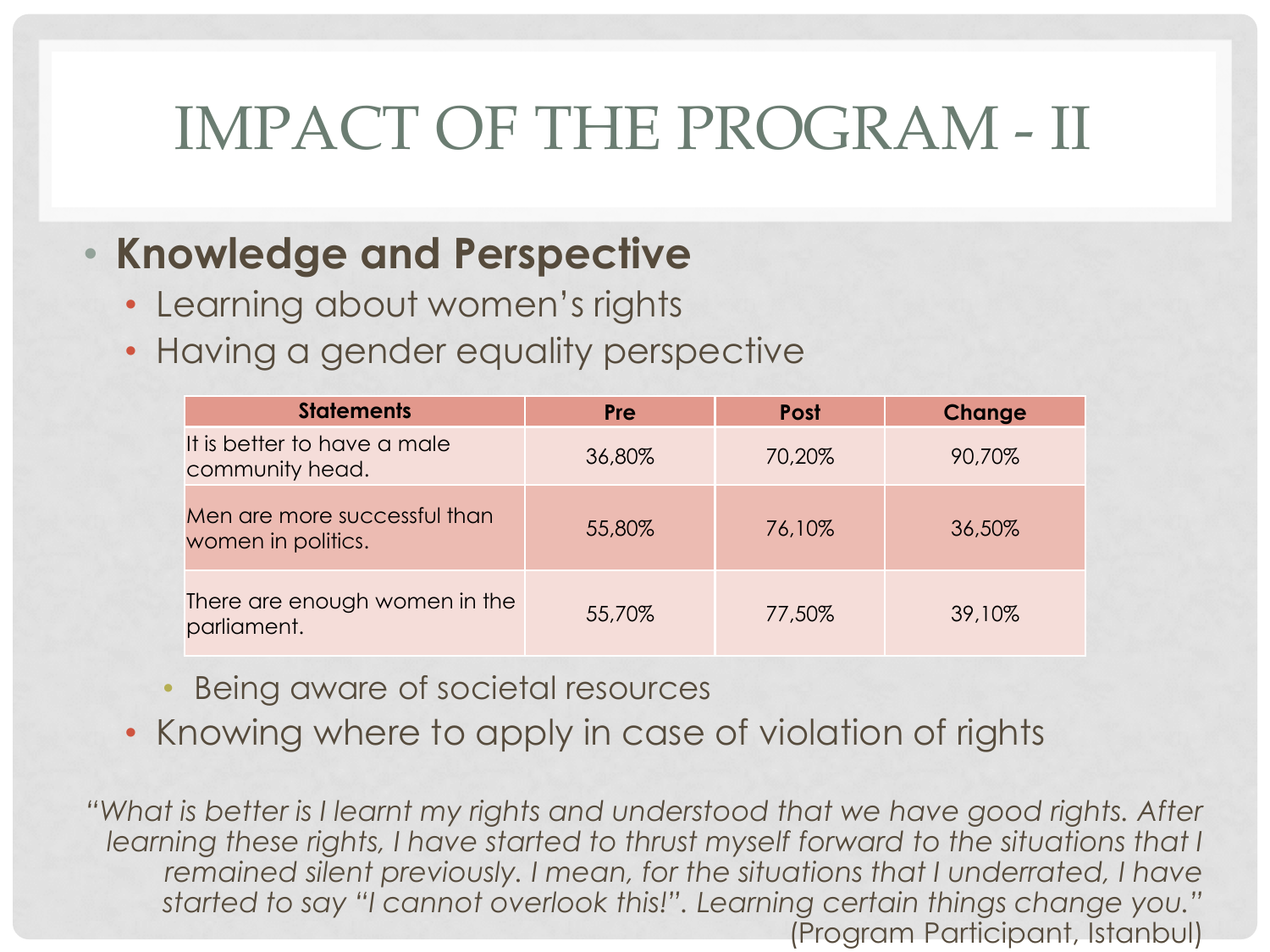# IMPACT OF THE PROGRAM - III

## • **Action**

- Participating in the decision-making processes at different levels in their lives
- Continuing to Education and Trainings
- Income Generating Activities

*«Now I can go to a bank by myself and use transportation. I can compromise and make an empathy with people that I don't know. I erased my prejudices.»* (Program Participant, Istanbul)

«Speaking, making sentences and words, expressing was very difficult. Now, we can speak and speak meaningfully; the other person understands you, too. Then our mouth is full of words!» (Program Participant, Istanbul)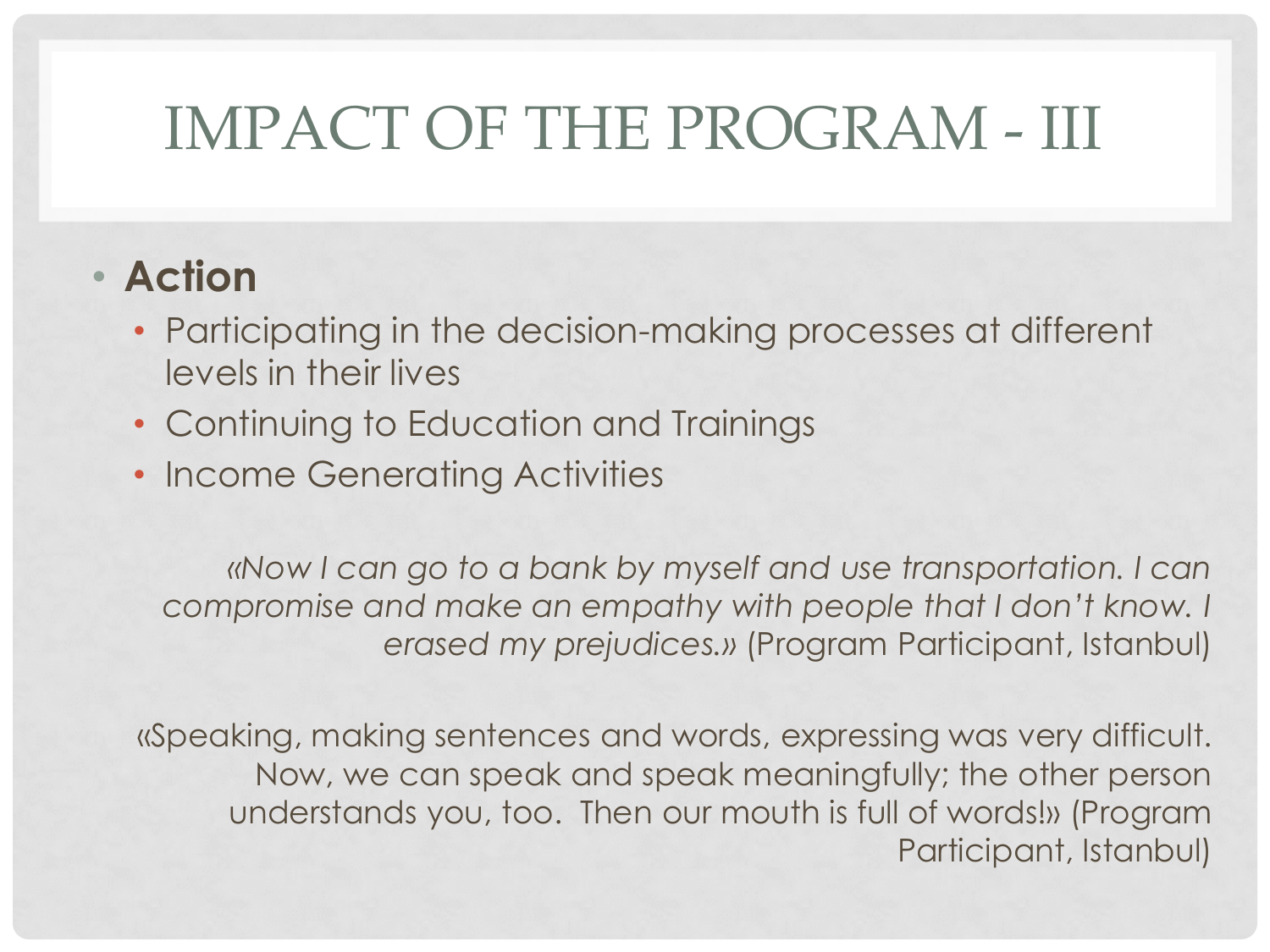# IMPACT OF THE PROGRAM - III

#### % of young women who participate in local decision making processes

I discussed the problem of the neighborhood with the community head

I applied to municipality for the problem in the neighborhood

I applied to Beyaz Masa (Online service of Metropolitan Municipality that receives demands and complaints)



Cumulative 12,4% 16,7%

Pre-Test Post-Test Change<br>12.4% 16.7% 34.6%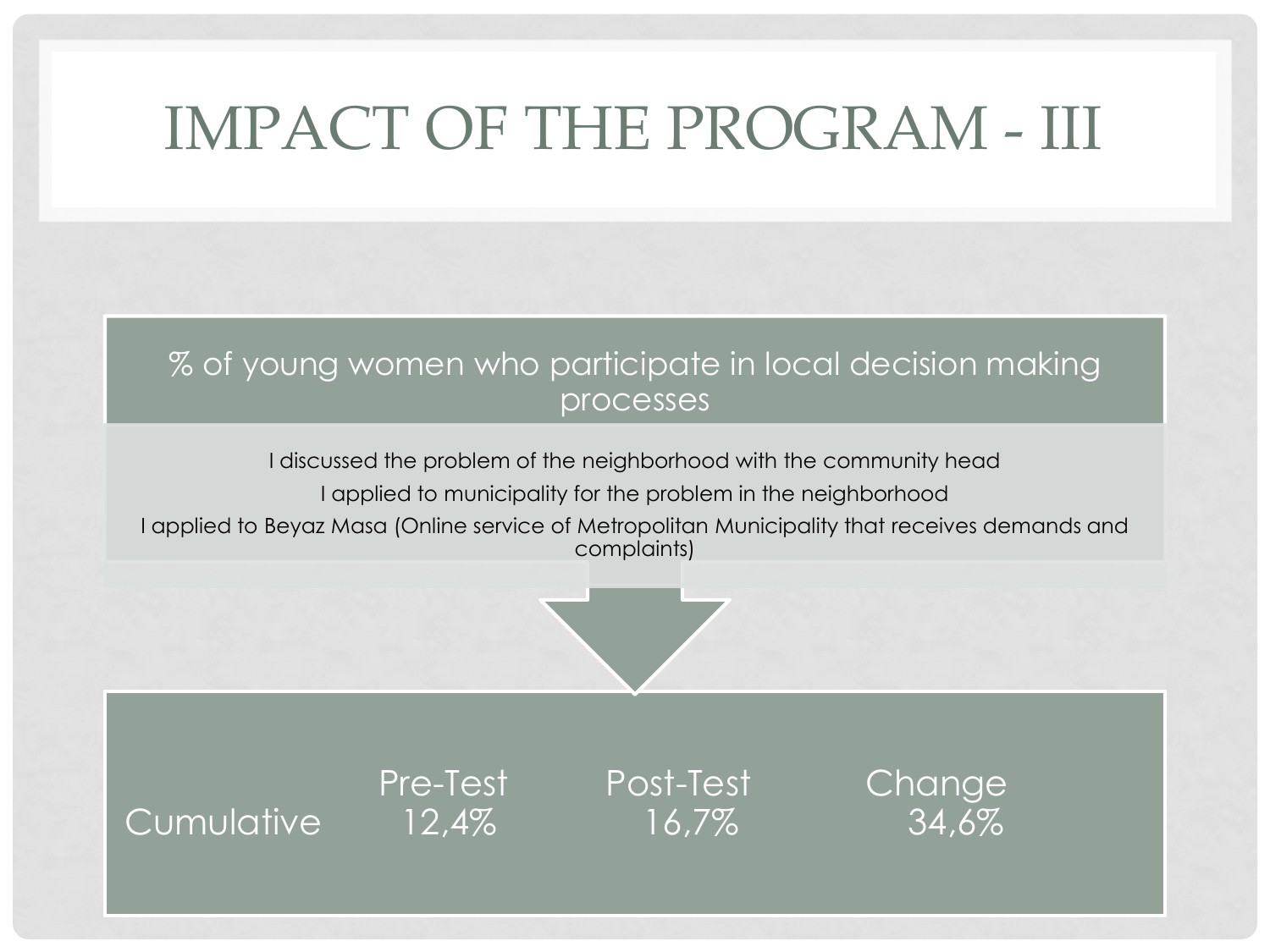## LESSONS LEARNT

- We realized the current situation and problems of young women in participating in the decision mechanisms at all levels. In order to improve the conditions, there is a need of approaching the support mechanisms holistically.
- Providing a training program for NEET women under 30 is needed since they have very limited ways to participate in life and there are no programs to reach and empower them.
- There is a strong relation between advanced literacy skills and women's empowerment.
- We improved our field structure throughout the project including field coordinators, volunteer trainers and neighborhood volunteers.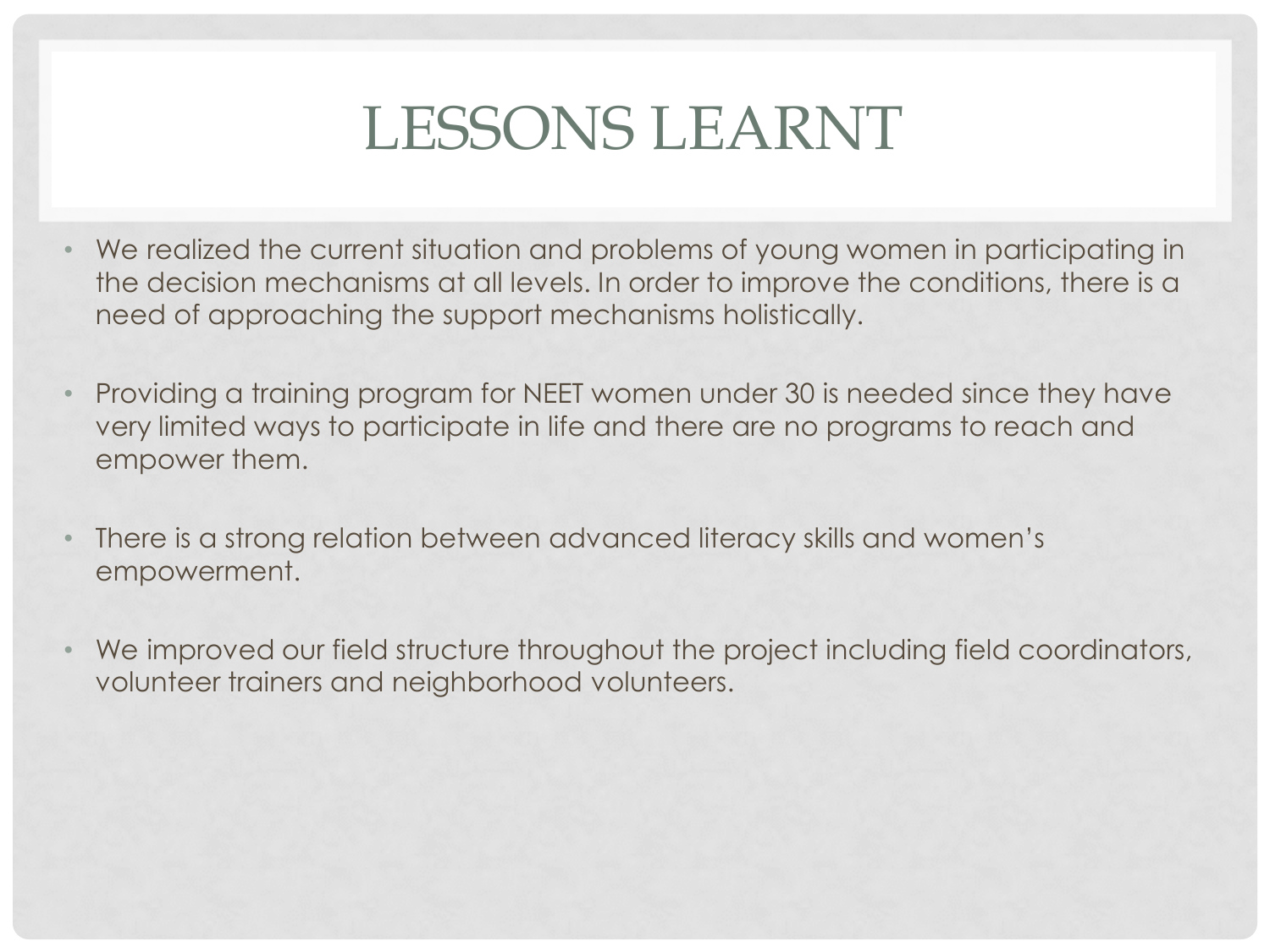## NEXT

- In order to broaden the reach of the program, we aim to work more closely with our stakeholders and transfer POWER Program to municipalities and NGOs.
- We will conduct a follow-up study to analyze the conditions that make empowerment sustainable rather than perilous.
- We are adopting the program for young women working in the textile sector in April 2019.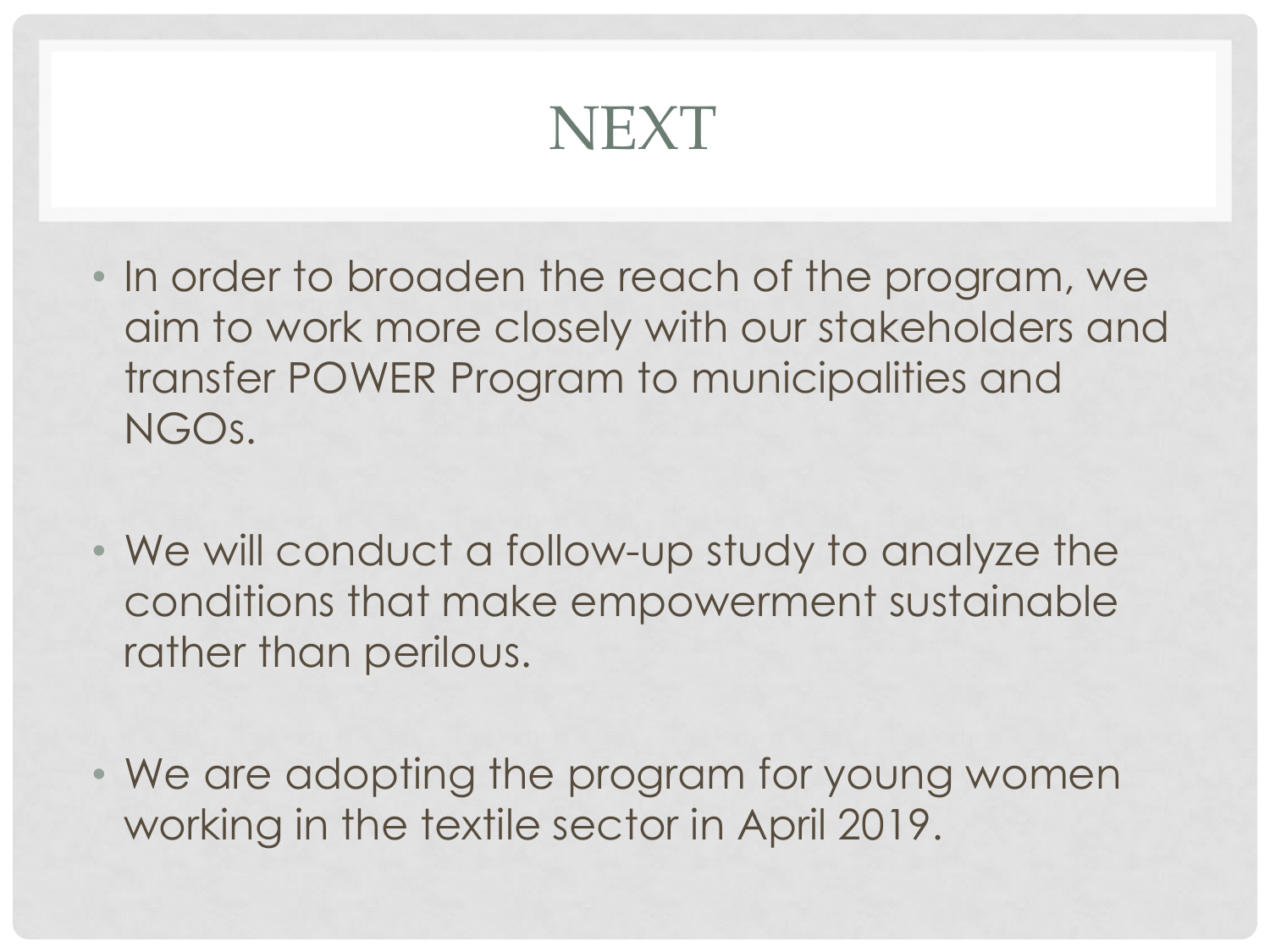## BIBLIOGRAPHY

- Durgunoglu, A. (2018). The multidimensional Effects of AÇEV Hayat Dolu Buluşmalar Program on Women.
- Öztan, E. (2019). POWER Sessions Qualitative Field Research.
- YADA Foundation (2019). POWER Project Final Evaluation Report.